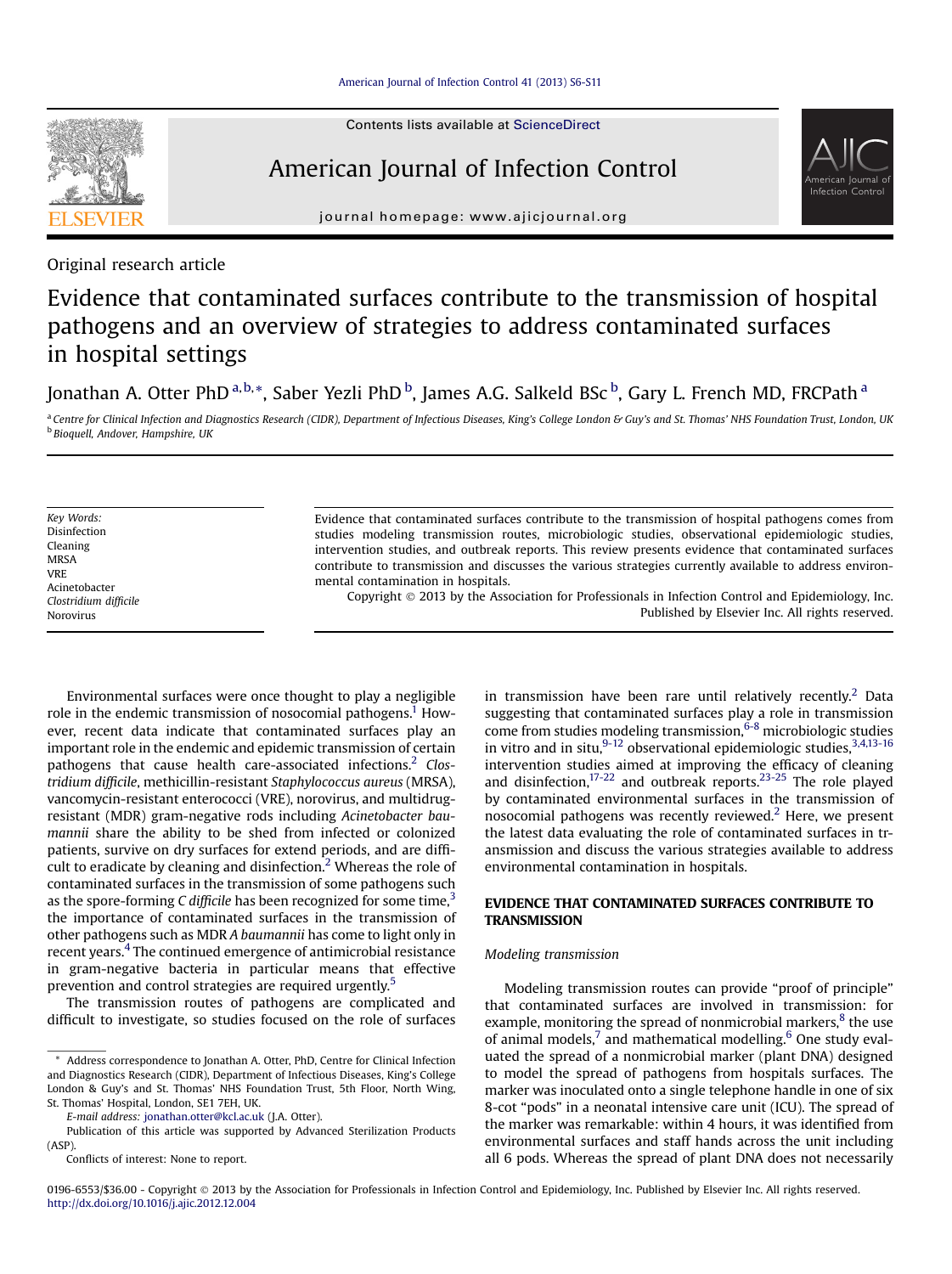<span id="page-1-0"></span>accurately represent the spread of a pathogenic micro-organism, it does present a picture of dynamic and rapid transmission involving both environmental surfaces and staff hands.

Another approach to modeling transmission is the use of animal models. For example, Lawley et al used a murine model to evaluate the transmission of C difficile.<sup>[7](#page-4-0)</sup> The model established that C difficile could be spread through experimentally contaminated cages in a dose-dependent manner. Furthermore, the model also demonstrated that disinfection of the cages using a range of disinfectants interrupted transmission proportionally to the level of spore reduction achieved.

Mathematical modeling can also provide some insight into transmission routes. Mathematical models including the role of contaminated surfaces are rare, but one study evaluated the likely economic impact of various control strategies for norovirus including improved disinfection.<sup>6</sup> The model found that increased disinfection alone or in combination with increased hand hygiene and using protective apparel were most useful for the control and containment of norovirus outbreaks.

### Microbiologic studies

Environmental sampling of the surfaces surrounding patients in hospitals has established that certain pathogens are shed into the hospital environment. Wide variation in the reported frequency of environmental contamination can be explained by several factors, including the culturability of the organism, the degree of shedding by the patient, the sampling methodology, the ease of contamination (or difficulty of cleaning) of the particular environment, and whether there is an ongoing outbreak at the time of sampling.

Surfaces in the vicinity of patients have a higher frequency of contamination than other sites[.10,26](#page-4-0) Infected patients shed more pathogens than those who are only colonized, and diarrhea results in widespread contamination.[27,28](#page-4-0)

Although the presence of a pathogen on a surface does not necessarily represent a risk for transmission, $<sup>1</sup>$  $<sup>1</sup>$  $<sup>1</sup>$  studies have</sup> demonstrated that the infectious dose of some pathogens is low. For example, a small number of C difficile spores or norovirus particles are sufficient to initiate an infection.<sup>7,29,30</sup>

Microbiologic studies have established that certain hospital pathogens can survive on dry hospital surfaces for extend periods (Table 1).<sup>[31](#page-4-0)</sup> The survival of hospital pathogens on dry hospital surfaces in vitro varies according to experimental conditions, but some strains of vegetative bacteria have the capacity to survive for months on dry hospital surfaces. VRE in particular seems to have remarkable survival properties, with a recent study showing that VRE can remain viable on dry surfaces for almost 4 years.<sup>[32](#page-4-0)</sup> The mechanisms underlying this surprising survival capacity of certain vegetative bacteria are unknown, but the recent discovery of biofilms on dry hospital surfaces may provide a mechanism through which vegetative bacteria could survive on dry surfaces for such extend periods without a nutrient source.<sup>[33,34](#page-4-0)</sup>

In vitro studies of the spread of DNA or other markers, model organisms, or pathogens show that transfer can occur from envi-ronmental surfaces to hands and vice versa.<sup>[35-38](#page-4-0)</sup> Several microbiologic studies have investigated the transfer of pathogens from surfaces to the hands or gloves of health care personnel in the absence of direct patient contact (Table 2). Contact with an environmental surface carries approximately the same risk of acquiring MRSA, $39$  VRE, $10$  and C difficile<sup>[40](#page-4-0)</sup> hand or glove contamination as touching an infected or colonized patient. One study estimated that VRE hand contamination was acquired through approximately 10% of contacts with either the patient or the surfaces surrounding the patient.<sup>10</sup> Importantly, hand hygiene compliance was significantly

#### Table 1

Survival of hospital pathogens on dry hospital surfaces

| Organism                              | Survival time                        |
|---------------------------------------|--------------------------------------|
| Clostridium difficile (spores)        | $>5$ Months                          |
| Acinetobacter spp                     | 3 Days to 11 months <sup>79</sup>    |
| Enterococcus spp including VRE        | 5 Days to $>46$ months <sup>32</sup> |
| Pseudomonas aeruginosa                | 6 Hours to 16 months                 |
| Klebsiella spp                        | 2 Hours to $>30$ months              |
| Staphylococcus aureus, including MRSA | 7 Days to $>12$ months <sup>80</sup> |
| Norovirus (and feline calicivirus)    | 8 Hours to $>$ 2 weeks <sup>81</sup> |

NOTE. Adapted from Kramer et al.<sup>[31](#page-4-0)</sup>

#### Table 2

------ –<br>Transfer of pathogens from surfaces to the hands of health care personnel

| Direct patient contact                                                                                                                                                                                 | Contact with environmental<br>surfaces only                                                                                                                                                                                                                          |
|--------------------------------------------------------------------------------------------------------------------------------------------------------------------------------------------------------|----------------------------------------------------------------------------------------------------------------------------------------------------------------------------------------------------------------------------------------------------------------------|
| 45% of 50 HCP acquired MRSA on<br>their gloved hands <sup>39</sup><br>50% of 30 HCP acquired Clostridium<br>difficile on their gloved hands <sup>40</sup><br>Compliance with hand hygiene: $80\%^{41}$ | 52% of 44 HCP acquired VRE on<br>their hands or gloves $10$<br>40% of 50 HCP acquired MRSA<br>on their gloved hands <sup>39</sup><br>50% of 30 HCP acquired C difficile<br>on their gloved hands <sup>40</sup><br>Compliance with hand hygiene: $50\%$ <sup>41</sup> |

HCP, Health care personnel.

more likely following direct patient contact compared with contact with the patient environment, meaning that contamination acquired from the environment is likely to persist for longer and hence could be relatively more important for onward transmission.<sup>41</sup>

Cleaning and/or disinfection is usually performed daily (or several times daily) to reduce the environmental burden and ensure that the patient environment remains visibly clean. More stringent cleaning and/or disinfection is performed at patient discharge (sometimes called "terminal" cleaning/disinfection) to ensure that the clinical area is properly disinfected and safe for the next occupant. Many studies have been performed to investigate the efficacy of cleaning and disinfection, and most focus on the efficacy of terminal cleaning/disinfection. Environmental sampling performed after terminal disinfection often identifies surfaces contaminated with the pathogen that the process is aiming to eliminate.<sup>18,42-47</sup> Even multiple "rounds" of bleach disinfection may not be sufficient to eliminate some pathogens.[11,42,46](#page-4-0) For example, a recent study found that 27% of rooms remained contaminated with A baumannii or MRSA following 4 rounds of bleach disinfection.[11](#page-4-0) Similarly, 43% of surfaces were contaminated with norovirus RNA after 1 round of bleach disinfection, and 16% of surfaces were contaminated after 2 rounds of bleach disinfection. Bleach and other disinfectants are effective against these and other pathogens in vitro, and, in theory, cleaning using a detergent alone would remove contamination with these pathogens. Thus, the failure of cleaning and disinfection to consistently eliminate surface contamination with pathogens is most likely explained by the challenge of repeatedly achieving adequate distribution and contact time of the agent.

#### Observational epidemiologic studies

Carefully performed observational epidemiologic studies have established that contaminated surfaces are involved in the transmission of certain pathogens.<sup>3,16,48</sup> For example, one study concluded that at least 3 of 26 patients acquired MRSA directly from contaminated environmental surfaces.<sup>16</sup> However, it is difficult to determine the independent role of contaminated surfaces in these studies.

A useful way to elucidate the role of contaminated surfaces in transmission is to evaluate the risk of acquiring certain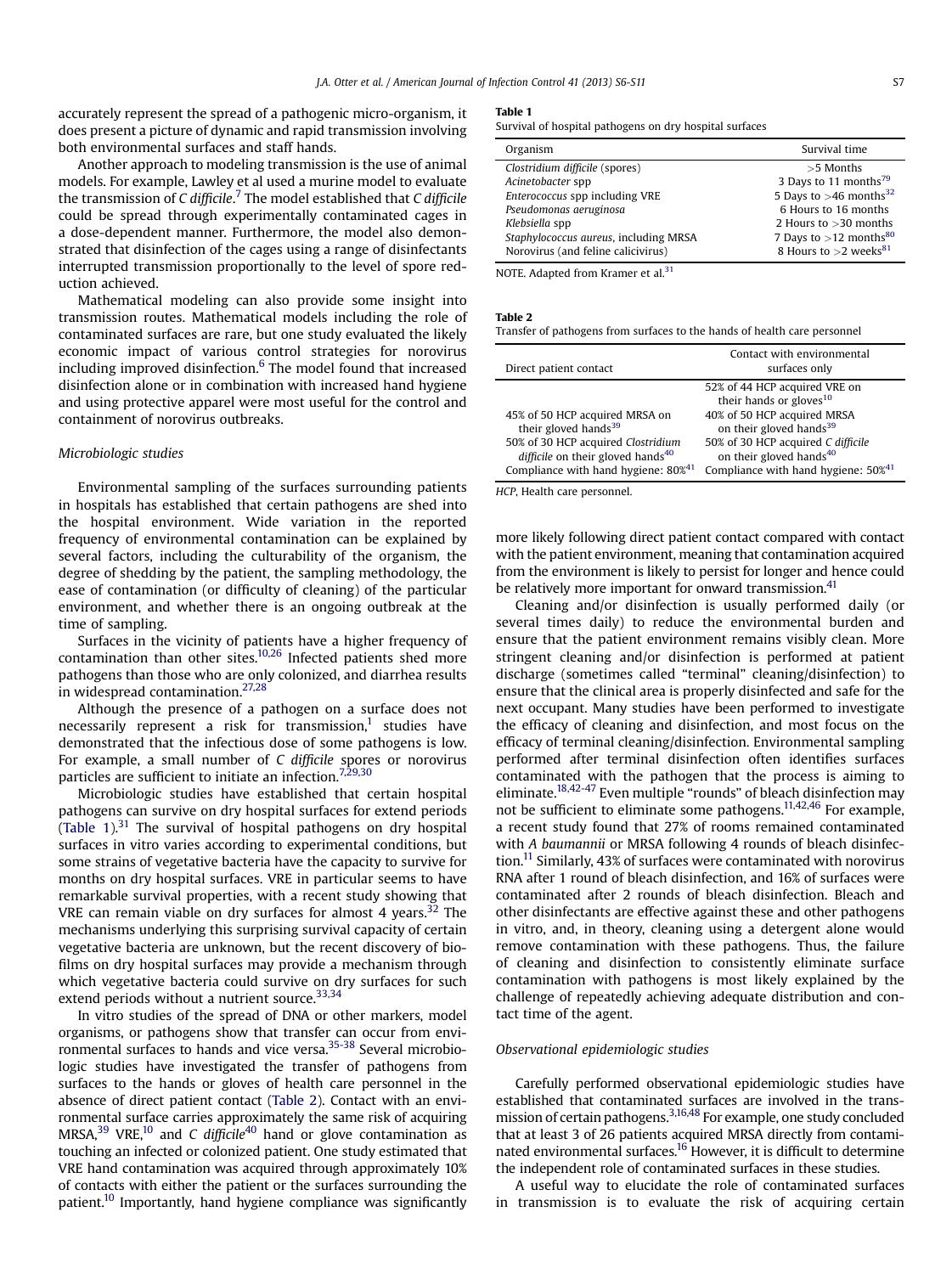

Fig 1. Chart showing the increased risk associated with the prior room occupant. The figures of difference in risk are unadjusted based on raw data. Several of the studies included adjusted measures of risk, but these were not included because of differences in study design. \* Any patient infected or colonized with VRE in the two weeks prior to admission.<sup>†</sup> The immediate prior room occupant was known to be infected or colonized with VRE.

pathogens in patients admitted to rooms where the prior occupant was known to be infected or colonized with the pathogen. If environmental surfaces are an important factor in transmission because of inadequate disinfection after discharge of an infected or colonized patient, there will be an increased risk of acquisition of the same pathogen in the subsequent room occupant. This has been shown to be the case for a range of organisms, including C difficile, MRSA, VRE, and MDR gram-negative rods, including A baumannii (Fig 1).<sup>[4,13-15](#page-3-0)</sup> For example, during a 14-month study performed on 2 ICUs in the United States, all patients were screened for VRE on admission and twice weekly, and the environment was screened weekly<sup>13</sup>; the 50 patients who acquired VRE were compared with the 588 who did not. Admission to a room from which a previous positive VRE culture had been obtained had the greatest increased risk of acquisition (hazard ratio [HR], 4.3); admission to a room where the immediate room occupant was infected or colonized with VRE had intermediate increased risk (HR, 3.8); and admission to a room that had been occupied by a VRE-infected or -colonized patient in the prior 2 weeks had the lowest increased risk (HR, 2.7).

The fact that terminal cleaning and disinfection does not reliably eliminate pathogens supports the findings of these "prior room occupancy" studies. Inadequate terminal disinfection may also result in a room becoming contaminated with more than 1 strain of a particular pathogen because of a "build up" over time. For example, MRSA with an average of 2.3 antibiograms were found in each patient room in one study where there was suboptimal terminal cleaning.<sup>45</sup> Similarly, in other studies, approximately 30% of MRSA environmental types were not closely related to the MRSA type affecting the patient in the room.<sup>[49,50](#page-4-0)</sup> Also, pathogens can be identified in empty rooms<sup>[13,17](#page-4-0)</sup> and can be transferred to the hands of health care personnel from surfaces in empty rooms.<sup>51</sup>

These "prior room occupancy" studies allow the assessment of the risks associated with environmental contamination independent of common confounding variables of hospital infection, such as patient age, comorbidities, and length of stay. In addition, because the source patients were already discharged, in these studies patient acquisition directly from surfaces or via hand transfer from health care personnel is most likely to have come from contaminated surfaces.

## Intervention studies

The findings of the prior room occupancy studies are supported by evidence that improved terminal cleaning and disinfection can reduce the risk of infection for the next occupant.<sup>17,20</sup> Datta et al

performed a retrospective cohort intervention study on 10 ICUs at a US hospital to evaluate the impact of improved cleaning and disinfection.<sup>20</sup> The intervention consisted of targeted feedback using a black-light marker, the introduction of a "bucket method" for wetting cleaning cloths, and increased education of housekeeping staff. Patient acquisition was compared during 20-month baseline and intervention periods separated by 16 months. The acquisition of both MRSA and VRE fell significantly during the intervention periods, by 50% and 27%, respectively. The risk associated with the prior room occupant was successfully mitigated for MRSA but not for VRE.

Passaretti et al performed a prospective 30-month cohort intervention study on 6 high-risk units in a US hospital to evaluate the impact of introducing hydrogen peroxide vapor (HPV) for the terminal disinfection of select patient rooms. HPV was introduced to disinfect the rooms of patients known to be infected or colonized with multidrug-resistant organisms (MDROs) on 3 units following a 12-month preintervention phase. Patients admitted to rooms decontaminated using HPV were significantly less likely to acquire any MDRO (64% reduction) and VRE (80% reduction). HPV decontamination significantly reduced the proportion of rooms environmentally contaminated with MDROs by 35%. In particular, rooms contaminated with multiple MDROs, MDROs cultured from a room that differed from the room occupant's known MDRO, and MDROs cultured from empty rooms were less frequent on HPV units during the intervention phase. These environmental findings can be explained by the improved terminal disinfection by HPV.

Several prospective studies have demonstrated that interventions aimed at reducing surface contamination reduce the transmission of hospital pathogens. These can be broadly divided into studies of a change in disinfection agent<sup>[18,22,52,53](#page-4-0)</sup> or educational improvements using existing agents.<sup>19,21</sup> These studies have been reviewed in detail by Otter et al.<sup>[2](#page-3-0)</sup> Since the publication of that review, a 4-year before-and-after Brazilian study evaluated the impact of an intervention aimed at reducing VRE environmental contamination[.54](#page-4-0) The intervention comprised an educational program for housekeepers and health care personnel and observation of compliance with several infection prevention and control procedures. Following the intervention, there was a significant reduction in the frequency of VRE contamination of equipment and surfaces from 23% to 8.2% and an associated reduction in VRE prevalence from 7.7 to 1.9 cases per 1,000 patient-days. Although the multifaceted intervention makes it difficult to be certain that the reduction in environmental contamination is wholly responsible for the reduction in VRE cases, it provides further evidence that reducing the environmental burden can help to reduce the transmission of VRE.

## Outbreak reports

Findings derived from outbreaks are often limited by lack of controls, multiple interventions and the potential for regression to the mean. However, many outbreak reports implicate contaminated surfaces in the transmission of C difficile,  $55,56$  MRSA,  $57,58$  VRE,  $59,60$ MDR gram-negative rods<sup>23,24</sup> and norovirus.<sup>25,61</sup>

Data supporting the role of contaminated surfaces in the transmission of norovirus come from outbreak reports, mostly in community settings. For example, a recent study from New Zealand provides compelling data that environmental contamination contributes to the transmission of norovirus through a remarkable outbreak of norovirus affecting successive flights of the same plane with distinct crews and passengers, associated with an episode of vomiting.<sup>[25](#page-4-0)</sup> The attack rate among staff decreased sequentially with subsequent flights, presumably as the environmental reservoir diminished. The attack rate in passengers could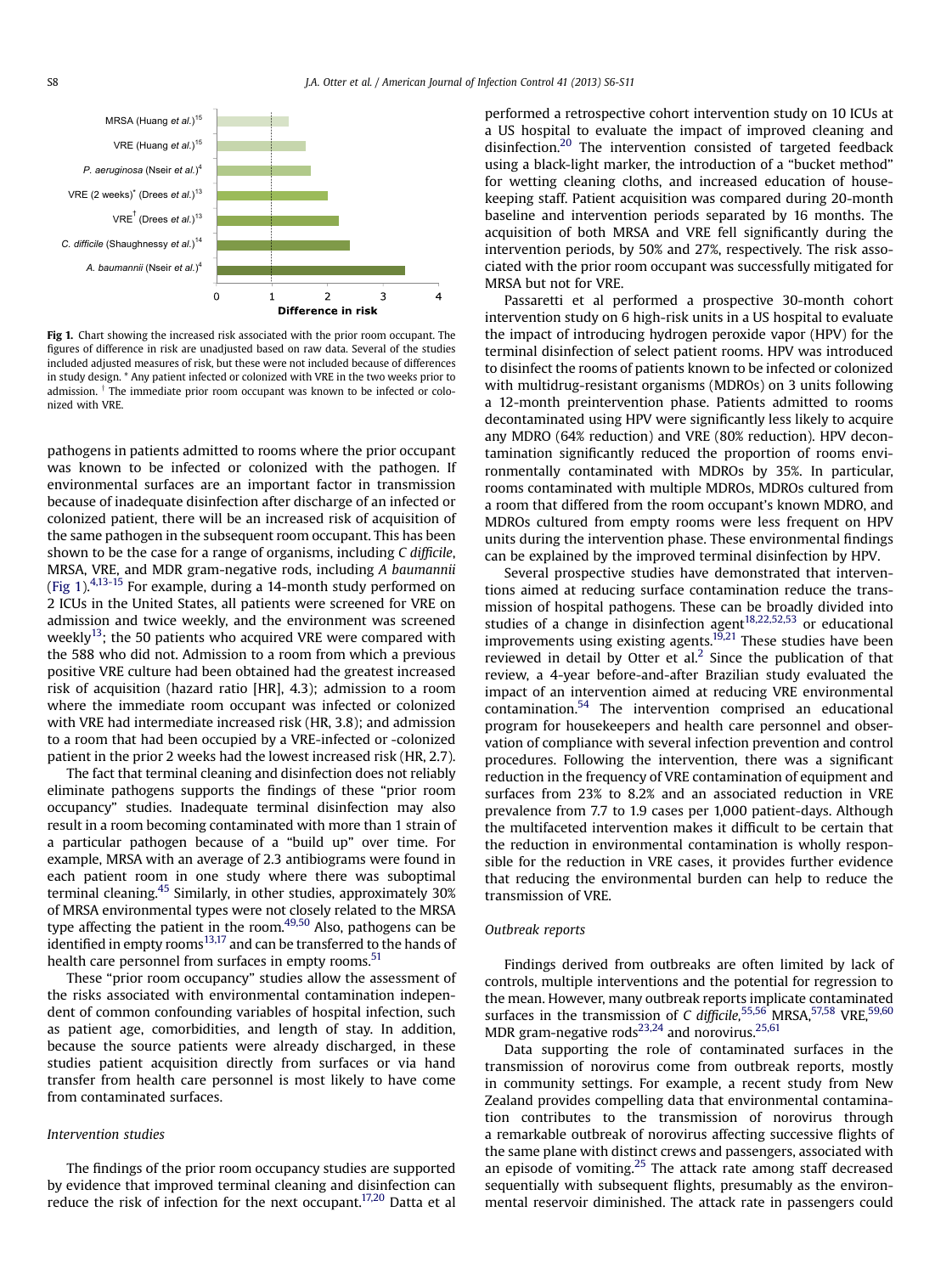<span id="page-3-0"></span>not be determined because follow-up of each passenger was not feasible. The outbreak only ceased once the plane was refitted with new carpet in the affected area. Health care facilities do not have epidemiologically distinct cohorts of patients and staff, so it is more difficult to establish the role of contaminated surfaces in the transmission of norovirus. However, the finding of norovirus RNA contamination on surfaces in the immediate vicinity of patients and the general association between improved disinfection and the containment of outbreaks provides convincing evidence that contaminated surfaces are an important factor in the transmission of norovirus.<sup>[6,46,62](#page-4-0)</sup>

It is now clear that contaminated surfaces contribute to the transmission of some pathogens in some settings. However, the importance of contaminated surfaces relative to other transmission routes is not well understood. Indeed, when 6 experts speaking at an environmental session at APIC 2012 were asked to estimate the "percentage of all C difficile transmission in hospitals that is mediated, directly or indirectly, by contamination of the inanimate environment," the responses ranged from 25% to 75% (unpublished data). Modeling, prior room occupancy studies, and intervention studies give a general indication of the contribution of contaminated surfaces to transmission, but carefully designed studies are required to provide more definitive data.

Despite the limitations of the evidence base, more needs to be done to address environmental contamination in hospitals to deliver the safest possible health care. Strategies to address environmental contamination can be divided into reducing and containing the shedding of pathogens and improved cleaning and disinfection.

#### Reducing and containing shedding

Improving compliance with hand hygiene following contact with a patient's surroundings will reduce the chances of indirect spread of pathogens acquired on the hands of health care personnel following contact with their surroundings ([Table 2\)](#page-1-0). $41$  Also, improved compliance with hand hygiene before and after direct contact with patients will reduce the spread of contamination into the health care environment on the hands of health care personnel.

The rapid identification and isolation of infected or colonized patients is crucial for containing contamination. There is uncertainty surrounding the length of time patients should be isolated, and further work is required on this. Whereas hospitals in the United States generally have a high proportion of single rooms, hospitals in other countries typically have a much lower proportion of single rooms. $63$  The lack of single rooms hampers effective isolation of patients known to be infected or colonized with pathogens. Where single rooms are not available, cohorting of patients affected with the same pathogen within a multioccupancy area is often practiced.[64,65](#page-5-0) However, increasing the number of single rooms has been associated with reduced transmission.<sup>[66](#page-5-0)</sup> Thus, hospitals and health care administrators should ensure the adequate provision of isolation facilities through building hospitals with a high proportion of single occupancy rooms or modifying existing facilities to increase the proportion of single occupancy rooms.[63,65-67](#page-5-0)

"Source control" through daily bathing with chlorhexidine is another approach to reducing the shedding of pathogens, and this has been shown to reduce the transmission of MRSA and VRE.<sup>[68,69](#page-5-0)</sup> However, most studies of the effectiveness of this intervention have been performed in ICU settings, so studies are required outside of the ICU.

#### Improved cleaning and disinfection

Effective cleaning and disinfection relies on the operator to repeatedly ensure adequate selection, formulation, distribution, and contact time of the agents used. Educational improvements designed to modify human behavior can be attempted with the support of various tools including fluorescent markers or adenosine triphosphate assays, and monitoring and feedback can improve the frequency of surface cleaning, $70$  reduce the level of environmental contamination,  $54,71$  and reduce the acquisition of pathogens.<sup>[19,20](#page-4-0)</sup> However, no studies have evaluated the sustainability of such systematic improvements. Indeed, recent evidence indicates that altering the location of florescent dye spots reduced the proportion of objects that were cleaned from 90% to approximately 60%.<sup>[72](#page-5-0)</sup>

Improvements in hospital design and materials, novel disinfectants, and cleaning/disinfection technologies should be evaluated to determine their effectiveness in improving cleaning and disinfection. For example, there has been recent discussion on "notouch" automated room disinfection (NTD) systems, which remove or reduce the reliance on the operator to achieve adequate distribution and contact time of the active agents.[72,73](#page-5-0) HPV, aerosolized hydrogen peroxide, ultraviolet C, and pulsed-xenon ultraviolet radiation NTD systems have all shown promise and improved efficacy when compared with conventional methods.<sup>[11,45,74-76](#page-4-0)</sup> HPV has been associated with reductions in patient acquisition and evaluations of other NTD systems with a clinical outcome are eagerly awaited.<sup>[17,18](#page-4-0)</sup> NTD systems are only appropriate for certain applications and should be introduced in parallel with an educational campaign to improve conventional methods.

Antimicrobial or "self-disinfecting" surfaces and air disinfection units have shown some promise in reducing the environmental bioburden, but further evaluations with clinical outcomes are required[.77,78](#page-5-0) The most appropriate strategies to address surface contamination will depend on the setting and on local epidemiology.

There is now compelling evidence from modeling of transmission routes, microbiologic studies, observational epidemiology studies, intervention studies, and outbreak reports that contaminated surfaces contribute to the transmission of hospital pathogens. The finding that admission to a room previously occupied by a patient with a hospital pathogen increases the risk of acquiring that pathogen, combined with intervention studies showing that this increased risk can be mitigated by improved environmental decontamination, provides the most powerful evidence that contaminated surfaces contribute to transmission and that more needs to be done to improve surface decontamination. Improvement strategies include interventions to reduce and contain the shedding of pathogens into the environment and interventions to improve the efficacy of cleaning and disinfection. The most appropriate strategies to address surface contamination will depend on the setting and on local epidemiology.

- 1. Rhame FS. The inanimate environment. In: Bennett JV, Brachmann PS, editors. Hospital infection. 4th ed. Philadelphia [PA]: Lipincott-Raven; 1998. p. 299-324.
- 2. Otter JA, Yezli S, French GL. The role played by contaminated surfaces in the transmission of nosocomial pathogens. Infect Control Hosp Epidemiol 2011;32: 687-99.
- 3. Samore MH, Venkataraman L, DeGirolami PC, Arbeit RD, Karchmer AW. Clinical and molecular epidemiology of sporadic and clustered cases of nosocomial Clostridium difficile diarrhea. Am J Med 1996;100:32-40.
- 4. Nseir S, Blazejewski C, Lubret R, Wallet F, Courcol R, Durocher A. Risk of acquiring multidrug-resistant gram-negative bacilli from prior room occupants in the ICU. Clin Microbiol Infect 2011;17:1201-8.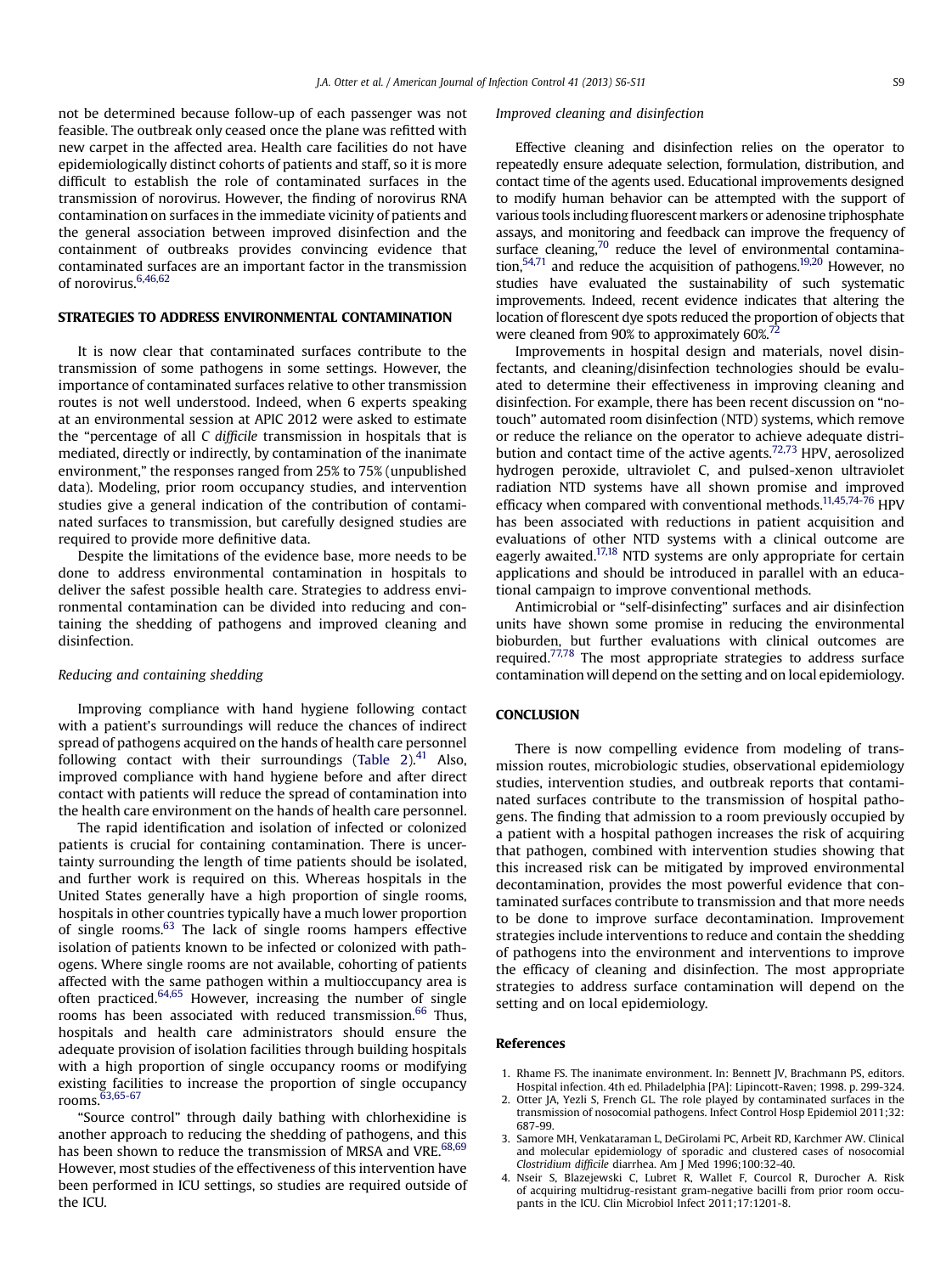- <span id="page-4-0"></span>5. Peleg AY, Hooper DC. Hospital-acquired infections due to gram-negative bacteria. N Engl J Med 2010;362:1804-13.
- 6. Lee BY, Wettstein ZS, McGlone SM, Bailey RR, Umscheid CA, Smith KJ, et al. Economic value of norovirus outbreak control measures in healthcare settings. Clin Microbiol Infect 2010;17:640-6.
- 7. Lawley TD, Clare S, Deakin LJ, Goulding D, Yen JL, Raisen C, et al. Use of purified Clostridium difficile spores to facilitate evaluation of health care disinfection regimens. Appl Environ Microbiol 2010;76:6895-900.
- 8. Oelberg DG, Joyner SE, Jiang X, Laborde D, Islam MP, Pickering LK. Detection of pathogen transmission in neonatal nurseries using DNA markers as surrogate indicators. Pediatrics 2000;105:311-5.
- 9. Boyce JM. Are the epidemiology and microbiology of methicillin-resistant Staphylococcus aureus changing? JAMA 1998;279:623-4.
- 10. Hayden MK, Blom DW, Lyle EA, Moore CG, Weinstein RA. Risk of hand or glove contamination after contact with patients colonized with vancomycinresistant enterococcus or the colonized patients' environment. Infect Control Hosp Epidemiol 2008;29:149-54.
- 11. Manian FA, Griesenauer S, Senkel D, Setzer JM, Doll SA, Perry AM, et al. Isolation of Acinetobacter baumannii complex and methicillin-resistant Staphylococcus aureus from hospital rooms following terminal cleaning and disinfection: can we do better? Infect Control Hosp Epidemiol 2011;32:667-72.
- 12. Otter JA, French GL. Survival of nosocomial bacteria and spores on surfaces and inactivation by hydrogen peroxide vapor. J Clin Microbiol 2009;47:205-7.
- 13. Drees M, Snydman D, Schmid C, Barefoot L, Hansjosten K, Vue P, et al. Prior environmental contamination increases the risk of acquisition of vancomycinresistant enterococci. Clin Infect Dis 2008;46:678-85.
- 14. Shaughnessy MK, Micielli RL, DePestel DD, Arndt J, Strachan CL, Welch KB, et al. Evaluation of hospital room assignment and acquisition of Clostridium difficile infection. Infect Control Hosp Epidemiol 2011;32:201-6.
- 15. Huang SS, Datta R, Platt R. Risk of acquiring antibiotic-resistant bacteria from prior room occupants. Arch Intern Med 2006;166:1945-51.
- 16. Hardy KJ, Oppenheim BA, Gossain S, Gao F, Hawkey PM. A study of the relationship between environmental contamination with methicillin-resistant Staphylococcus aureus (MRSA) and patients' acquisition of MRSA. Infect Control Hosp Epidemiol 2006;27:127-32.
- 17. Passaretti CL, Otter JA, Reich NG, Myers J, Shepard J, Ross T, et al. An evaluation of environmental decontamination with hydrogen peroxide vapor for reducing the risk of patient acquisition of multidrug-resistant organisms. Clin Infect Dis 2013;56:27-35.
- 18. Boyce JM, Havill NL, Otter JA, McDonald LC, Adams NM, Cooper T, et al. Impact of hydrogen peroxide vapor room decontamination on Clostridium difficile environmental contamination and transmission in a healthcare setting. Infect Control Hosp Epidemiol 2008;29:723-9.
- 19. Hayden MK, Bonten MJ, Blom DW, Lyle EA, van de Vijver DA, Weinstein RA. Reduction in acquisition of vancomycin-resistant enterococcus after enforcement of routine environmental cleaning measures. Clin Infect Dis 2006;42: 1552-60.
- 20. Datta R, Platt R, Yokoe DS, Huang SS. Environmental cleaning intervention and risk of acquiring multidrug-resistant organisms from prior room occupants. Arch Intern Med 2011;171:491-4.
- 21. Dancer SJ, White LF, Lamb J, Girvan EK, Robertson C. Measuring the effect of enhanced cleaning in a UK hospital: a prospective cross-over study. BMC Med 2009;7:28.
- 22. Mayfield JL, Leet T, Miller J, Mundy LM. Environmental control to reduce transmission of Clostridium difficile. Clin Infect Dis 2000;31:995-1000.
- 23. Denton M, Wilcox MH, Parnell P, Green D, Keer V, Hawkey PM, et al. Role of environmental cleaning in controlling an outbreak of Acinetobacter baumannii on a neurosurgical intensive care unit. J Hosp Infect 2004;56:106-10.
- 24. Zanetti G, Blanc DS, Federli I, Raffoul W, Petignat C, Maravic P, et al. Importation of Acinetobacter baumannii into a burn unit: a recurrent outbreak of infection associated with widespread environmental contamination. Infect Control Hosp Epidemiol 2007;28:723-5.
- 25. Thornley CN, Emslie NA, Sprott TW, Greening GE, Rapana JP. Recurring norovirus transmission on an airplane. Clin Infect Dis 2011;53:515-20.
- 26. Huslage K, Rutala WA, Sickbert-Bennett E, Weber DJ. A quantitative approach to defining "high-touch" surfaces in hospitals. Infect Control Hosp Epidemiol 2010;31:850-3.
- 27. Boyce JM, Potter-Bynoe G, Chenevert C, King T. Environmental contamination due to methicillin-resistant Staphylococcus aureus: possible infection control implications. Infect Control Hosp Epidemiol 1997;18:622-7.
- 28. Boyce JM, Opal SM, Chow JW, Zervos MJ, Potter-Bynoe G, Sherman CB, et al. Outbreak of multidrug-resistant Enterococcus faecium with transferable vanB class vancomycin resistance. J Clin Microbiol 1994;32:1148-53.
- 29. Yezli S, Otter JA. Minimum infective dose of the major human respiratory and enteric viruses transmitted through food and the environment. Food Environ Microbiol 2011:3:1-30.
- 30. Larson HE, Borriello SP. Quantitative study of antibiotic-induced susceptibility to Clostridium difficile enterocecitis in hamsters. Antimicrob Agents Chemother 1990;34:1348-53.
- 31. Kramer A, Schwebke I, Kampf G. How long do nosocomial pathogens persist on inanimate surfaces? A systematic review. BMC Infect Dis 2006;6:130.
- 32. Wagenvoort JH, De Brauwer EI, Penders RJ, Willems RJ, Top J, Bonten MJ. Environmental survival of vancomycin-resistant Enterococcus faecium. J Hosp Infect 2011;77:282-3.
- 33. Vickery K, Deva A, Jacombs A, Allan J, Valente P, Gosbell IB. Presence of biofilm containing viable multiresistant organisms despite terminal cleaning on clinical surfaces in an intensive care unit. J Hosp Infect 2012;80:52-5.
- 34. Yezli S, Otter JA. Does the discovery of biofilms on dry hospital environmental surfaces change the way we think about hospital disinfection? J Hosp Infect 2012;81:293-4.
- 35. Winther B, McCue K, Ashe K, Rubino J, Hendley JO. Rhinovirus contamination of surfaces in homes of adults with natural colds: transfer of virus to fingertips during normal daily activities. J Med Virol 2011;83:906-9.
- 36. Rusin P, Maxwell S, Gerba C. Comparative surface-to-hand and fingertip-tomouth transfer efficiency of gram-positive bacteria, gram-negative bacteria, and phage. J Appl Microbiol 2002;93:585-92.
- 37. Barker J, Vipond IB, Bloomfield SF. Effects of cleaning and disinfection in reducing the spread of Norovirus contamination via environmental surfaces. J Hosp Infect 2004;58:42-9.
- 38. Rheinbaben F, Schunemann S, Gross T, Wolff MH. Transmission of viruses via contact in a household setting: experiments using bacteriophage straight phiX174 as a model virus. J Hosp Infect 2000;46:61-6.
- 39. Stiefel U, Cadnum JL, Eckstein BC, Guerrero DM, Tima MA, Donskey CJ. Contamination of hands with methicillin-resistant Staphylococcus aureus after contact with environmental surfaces and after contact with the skin of colonized patients. Infect Control Hosp Epidemiol 2011;32:185-7.
- 40. Guerrero DM, Nerandzic MM, Jury LA, Jinno S, Chang S, Donskey CJ. Acquisition of spores on gloved hands after contact with the skin of patients with Clostridium difficile infection and with environmental surfaces in their rooms. Am J Infect Control 2012;40:556-8.
- 41. Randle J, Arthur A, Vaughan N. Twenty-four-hour observational study of hospital hand hygiene compliance. J Hosp Infect 2010;76:252-5.
- 42. Byers KE, Durbin LJ, Simonton BM, Anglim AM, Adal KA, Farr BM. Disinfection of hospital rooms contaminated with vancomycin-resistant Enterococcus faecium. Infect Control Hosp Epidemiol 1998;19:261-4.
- 43. Verity P, Wilcox MH, Fawley W, Parnell P. Prospective evaluation of environmental contamination by Clostridium difficile in isolation side rooms. J Hosp Infect 2001;49:204-9.
- 44. Otter JA, Cummins M, Ahmad F, van Tonder C, Drabu YJ. Assessing the biological efficacy and rate of recontamination following hydrogen peroxide vapour decontamination. J Hosp Infect 2007;67:182-8.
- 45. French GL, Otter JA, Shannon KP, Adams NM, Watling D, Parks MJ. Tackling contamination of the hospital environment by methicillin-resistant Staphylococcus aureus (MRSA): a comparison between conventional terminal cleaning and hydrogen peroxide vapour decontamination. J Hosp Infect 2004;57:31-7.
- 46. Morter S, Bennet G, Fish J, Richards J, Allen DJ, Nawaz S, et al. Norovirus in the hospital setting: virus introduction and spread within the hospital environment. J Hosp Infect 2011;77:106-12.
- 47. Goldenberg SD, Patel A, Tucker D, French GL. Lack of enhanced effect of a chlorine dioxide-based cleaning regimen on environmental contamination with Clostridium difficile spores. J Hosp Infect 2012;82:64-7.
- 48. Bonten MJ, Hayden MK, Nathan C, van Voorhis J, Matushek M, Slaughter S, et al. Epidemiology of colonisation of patients and environment with vancomycinresistant enterococci. Lancet 1996;348:1615-9.
- 49. Sexton T, Clarke P, O'Neill E, Dillane T, Humphreys H. Environmental reservoirs of methicillin-resistant Staphylococcus aureus in isolation rooms: correlation with patient isolates and implications for hospital hygiene. J Hosp Infect 2006; 62:187-94.
- 50. Boyce JM, Havill NL, Otter JA, Adams NM. Widespread environmental contamination associated with patients with diarrhea and methicillin-resistant Staphylococcus aureus colonization of the gastrointestinal tract. Infect Control Hosp Epidemiol 2007;28:1142-7.
- 51. Bhalla A, Pultz NJ, Gries DM, Ray AJ, Eckstein EC, Aron DC, et al. Acquisition of nosocomial pathogens on hands after contact with environmental surfaces near hospitalized patients. Infect Control Hosp Epidemiol 2004;25:164-7.
- 52. Mahamat A, MacKenzie FM, Brooker K, Monnet DL, Daures JP, Gould IM. Impact of infection control interventions and antibiotic use on hospital MRSA: a multivariate interrupted time-series analysis. Int J Antimicrob Agents 2007; 30:169-76.
- 53. Wilcox MH, Fawley WN, Wigglesworth N, Parnell P, Verity P, Freeman J. Comparison of the effect of detergent versus hypochlorite cleaning on environmental contamination and incidence of Clostridium difficile infection. J Hosp Infect 2003;54:109-14.
- 54. Perugini MR, Nomi SM, Lopes GK, Belei RA, van der Heijden IM, Mostachio AK, et al. Impact of the reduction of environmental and equipment contamination on vancomycin-resistant enterococcus rates. Infection 2011;39:587-93.
- 55. Walters BA, Stafford R, Roberts RK, Seneviratne E. Contamination and crossinfection with Clostridium difficile in an intensive care unit. Aust N Z J Med 1982;12:255-8.
- 56. Kaatz GW, Gitlin SD, Schaberg DR, Wilson KH, Kauffman CA, Seo SM, et al. Acquisition of Clostridium difficile from the hospital environment. Am J Epidemiol 1988;127:1289-94.
- 57. Layton MC, Perez M, Heald P, Patterson JE. An outbreak of mupirocin-resistant Staphylococcus aureus on a dermatology ward associated with an environmental reservoir. Infect Control Hosp Epidemiol 1993;14:369-75.
- Rampling A, Wiseman S, Davis L, Hyett AP, Walbridge AN, Payne GC, et al. Evidence that hospital hygiene is important in the control of methicillinresistant Staphylococcus aureus. J Hosp Infect 2001;49:109-16.